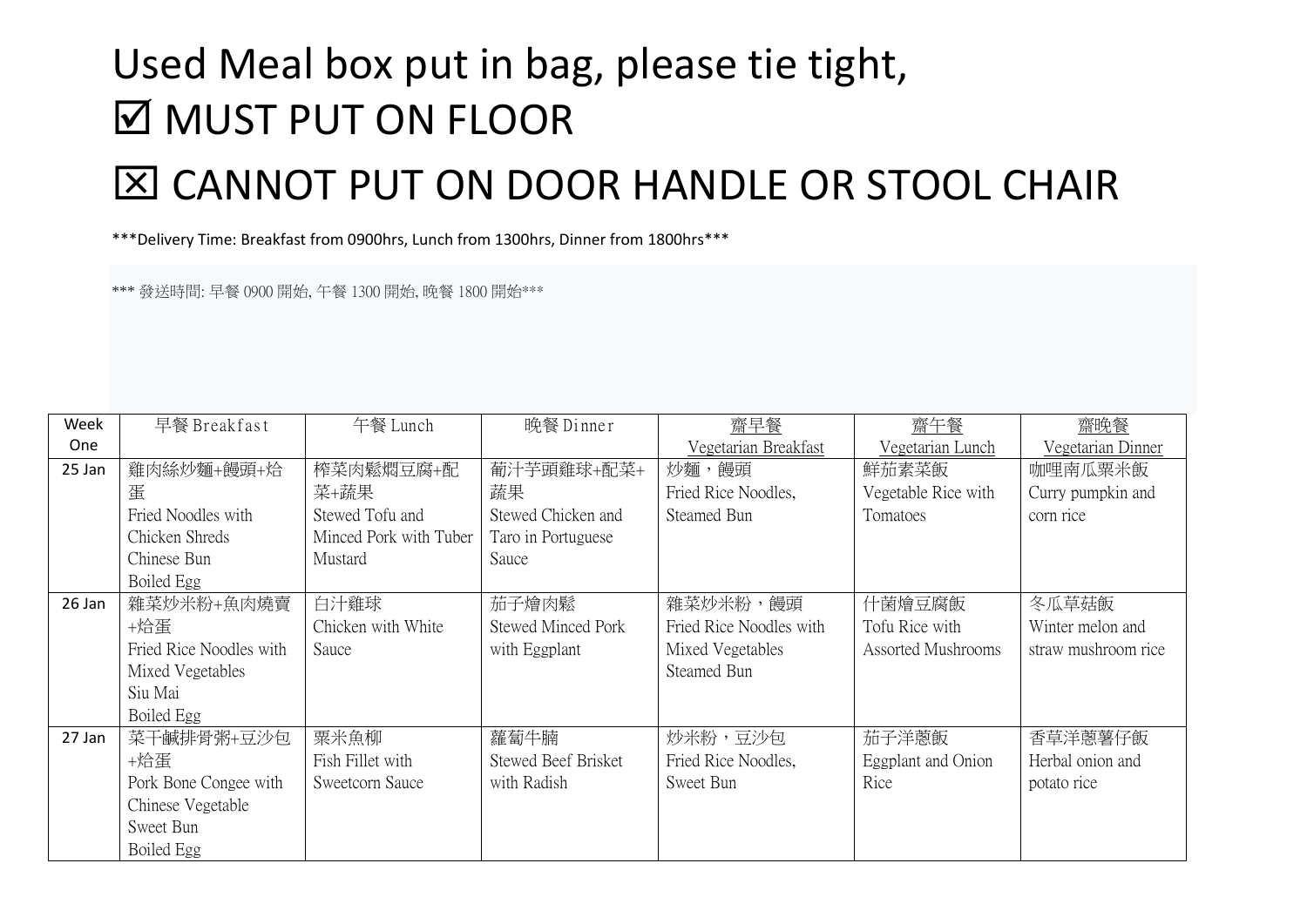| 28 Jan | 粟米南瓜粥+蓮蓉包+              | 燒汁洋蔥雞球 Onion          | 肉醬意粉                     | 粟米南瓜粥, 蓮蓉包                  | 鮮茄素菜飯               | 咖哩南瓜粟米飯             |
|--------|-------------------------|-----------------------|--------------------------|-----------------------------|---------------------|---------------------|
|        | 烚蛋                      | and Chicken in BBQ    | Spaghetti with Meat      | Pumpkin and Corn Congee     | Vegetable Rice with | Curry pumpkin and   |
|        | Pumpkin and Corn        | Sauce                 | Sause                    | Lotus Boiled Egg Seed       | Tomatoes            | corn rice           |
|        | Congee                  |                       |                          | Bun                         |                     |                     |
|        | Lotus Boiled Egg Seed   |                       |                          |                             |                     |                     |
|        | Bun                     |                       |                          |                             |                     |                     |
|        | Boiled Egg              |                       |                          |                             |                     |                     |
| 29 Jan | 雞茸雜菜飯+蒸餃+姶              | 冬瓜粒菇粒肉片湯飯             | 瑞士雞扒                     | 雜菜飯,豆沙包                     | 什菌燴豆腐飯              | 冬瓜草菇飯               |
|        | 蛋                       | Sliced Meat Mixed     | Chicken Chop in Swiss    | Mixed Vegetables Rice       | Tofu Rice with      | Winter melon and    |
|        | Mixed Vegetables and    | Chinese Watermelon    | Sauce                    | Sweet Bun                   | Assorted Mushrooms  | straw mushroom rice |
|        | Grilled Chicken with    | with Chopped          |                          |                             |                     |                     |
|        | Rice                    | Mushrooms in Soup and |                          |                             |                     |                     |
|        | <b>Steamed Dumpling</b> | Rice                  |                          |                             |                     |                     |
|        | Boiled Egg              |                       |                          |                             |                     |                     |
| 30 Jan | 牛肉通粉+蒽花饅頭+              | 蠔皇豆腐雞粒 Stewed         | 燒汁洋蔥豬柳 Onion             | 炒麵,花卷                       | 茄子洋蔥飯               | 香草洋蔥薯仔飯             |
|        | 烚蛋                      | Chicken with Tofu in  | and Pork Fillet in BBQ   | Fried Rice Noodles,         | Eggplant and Onion  | Herbal onion and    |
|        | Beef Macaroni           | <b>Oyster Sauce</b>   | Sauce                    | <b>Steamed Twisted Roll</b> | Rice                | potato rice         |
|        | Chopped Green Onion     |                       |                          |                             |                     |                     |
|        | Chinese Bun             |                       |                          |                             |                     |                     |
|        | Boiled Egg              |                       |                          |                             |                     |                     |
| 31 Jan | 皮蛋瘦肉粥+菜肉包+              | 菠蘿咕嚕魚                 | 粟米白汁雞球意粉                 | 饅頭,七彩炒米粉                    | 鮮茄素菜飯               | 咖哩南瓜粟米飯             |
|        | 烚蛋                      | Deep Fired Fish with  | Corn and Chicken in      | Steamed Bun, Fried Rice     | Vegetable Rice with | Curry pumpkin and   |
|        | Preserved Egg and       | Pineapple Sweet and   | White Sause with         | Noodles with Mixed          | Tomatoes            | corn rice           |
|        | Minced Meat Congee      | Sour Sauce            | Spaghetti                | Vegetables                  |                     |                     |
|        | Pork and Cabbage Bun    |                       |                          |                             |                     |                     |
|        | Boiled Egg              |                       |                          |                             |                     |                     |
| Week   | 雞絲炒麵+饅頭+姶蛋              | 沙爹牛肉粉絲 Stewed         | 黑椒洋蔥燴豬柳                  | 炒麵,饅頭                       | 什菌燴豆腐飯              | 冬瓜草菇飯               |
| Two    | Fried Noodles with      | Beef and Rice Noodle  | Onion and Pork Fillet in | Fried Rice Noodles,         | Tofu Rice with      | Winter melon and    |
| 01 Feb | Chicken Shreds          | in Satay Sauce        | Pepper Sauce             | Steamed Bun                 | Assorted Mushrooms  | straw mushroom rice |
|        | Chinese Bun             |                       |                          |                             |                     |                     |
|        | Boiled Egg              |                       |                          |                             |                     |                     |
| 02 Feb | 菜干鹹排骨粥+紅棗饅              | 翠玉瓜蛋花肉碎湯飯             | 咖喱薯仔雞球 Stewed            | 雜菜炒米粉,饅頭                    | 茄子洋蔥飯               | 香草洋蔥薯仔飯             |
|        | 頭+烚蛋                    | Chopped Meat with     | Chicken and Potato in    | Fried Rice Noodles with     | Eggplant and Onion  | Herbal onion and    |
|        | Pork Bone Congee with   | Mixed Courgette Egg   | Curry Sauce              | Mixed Vegetables            | Rice                | potato rice         |
|        | Chinese Vegetable       | drop in Soup and Rice |                          | Steamed Bun                 |                     |                     |
|        | Red Chinese Bun         |                       |                          |                             |                     |                     |
|        | Boiled Egg              |                       |                          |                             |                     |                     |